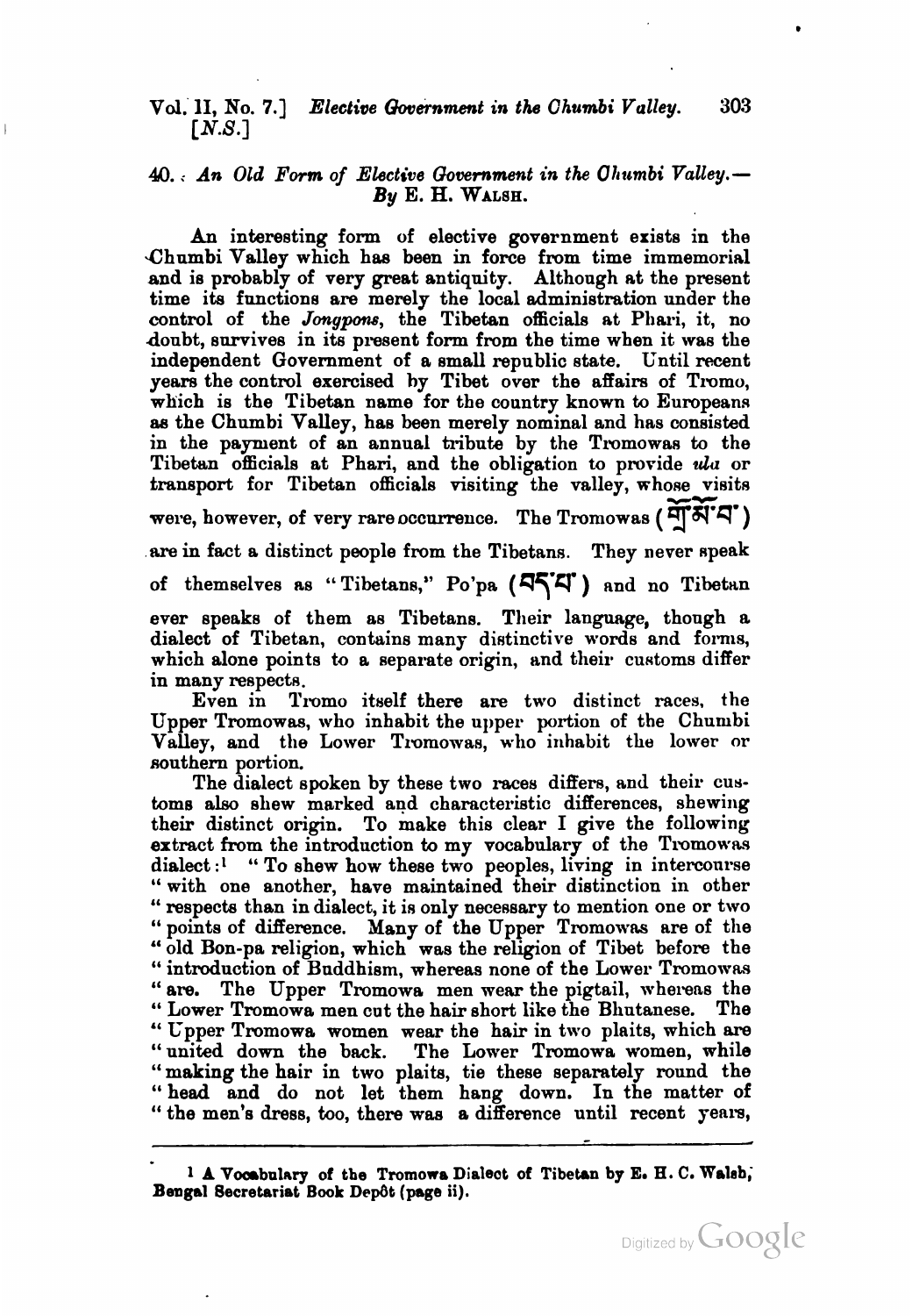" as the Lower Tromowas wore the Bhutanese form and material " of clothing ; and though all except the older men have given this " up and wear the Tibetan form of dress worn by the Upper Tro-" mowas, a few of the older men still wear the Bhutanese form of " dress.'

"As to their respective origins, the tradition of the Upper "Tromowas is that there were certain original inhabitants who " have always lived in the valley from pre-historic times. These " are known as  $Khyim\text{-}ser\text{-}Rara\text{-}nang\text{-}p\mathbf{a}$ , 'Those within the fence " of the golden house.' Next after these come the  $Chi\text{-}pon$  Tsang-" khor, who immigrated here from the *Khams* province of Tibet. "This is said to have been a very long while ago, and there is no-" history of their coming. A second immigration known as *Nam-*  "*khen-pa*, the 'sky knowers,' are said to have come from *Sakya*, "subsequently to the *Chi-pons*, though the date of their arrival is " also not known. These three classes have all intermarried and "become one people.

" become one people. " The Lower Tromowaa say that the original inhabitants of " the lower valley were called *Sakya- as,* namely, ' men of Sakya,' " who were probably an offshoot of that second immigration into " Upper Tromo. Subsequently the *Ha-pas*, people of the province " of Ha in Bhutan, came in about 400 years ago with a Chieftain " named Shab-Dung Lha Rinpochhe, who held possession of the " Valley for a time, and they subsequently remained and settled " down there."

The point is of interest aa shewing how the Upper Tromowas have maintained their racial distinction, which acconnts for the existence of a form of electoral government peculiar to themselves.

Since 1889, a distinct but similar elective local government has existed in Lower Tromo into which it was then introduced by the Tibetans, on the model, with certain minor modifications, of that existing in Upper Tromo. The reason for its introduction wag that since the Sikhim War of 1888 the Tibetans found it necessary to exercise direct control over the Chumbi Valley, and found that although the organisation of the Upper Tromo was able to supply them with any transport or supplies that their officials or troops might require, there was no such organisation in Lower Tromo, and they therefore constituted one on the same model as that which they found in Upper Tromo.

As already stated, until recent years, The Tibetan Government interfered very little with the Chumbi Valley, more than receiving their annual tribute, and in the fact that more serious criminal offences had to be referred for punishment either to the *Jongpons* or to the Government at Lhasa.

The local administration of Upper Tromo is by two officers called *Kongdus*, who act jointly and are elected for a term of three years. The election is made from the Tsho-pas or headmen of the villages. These *Tsho-pas* are themselves elected by their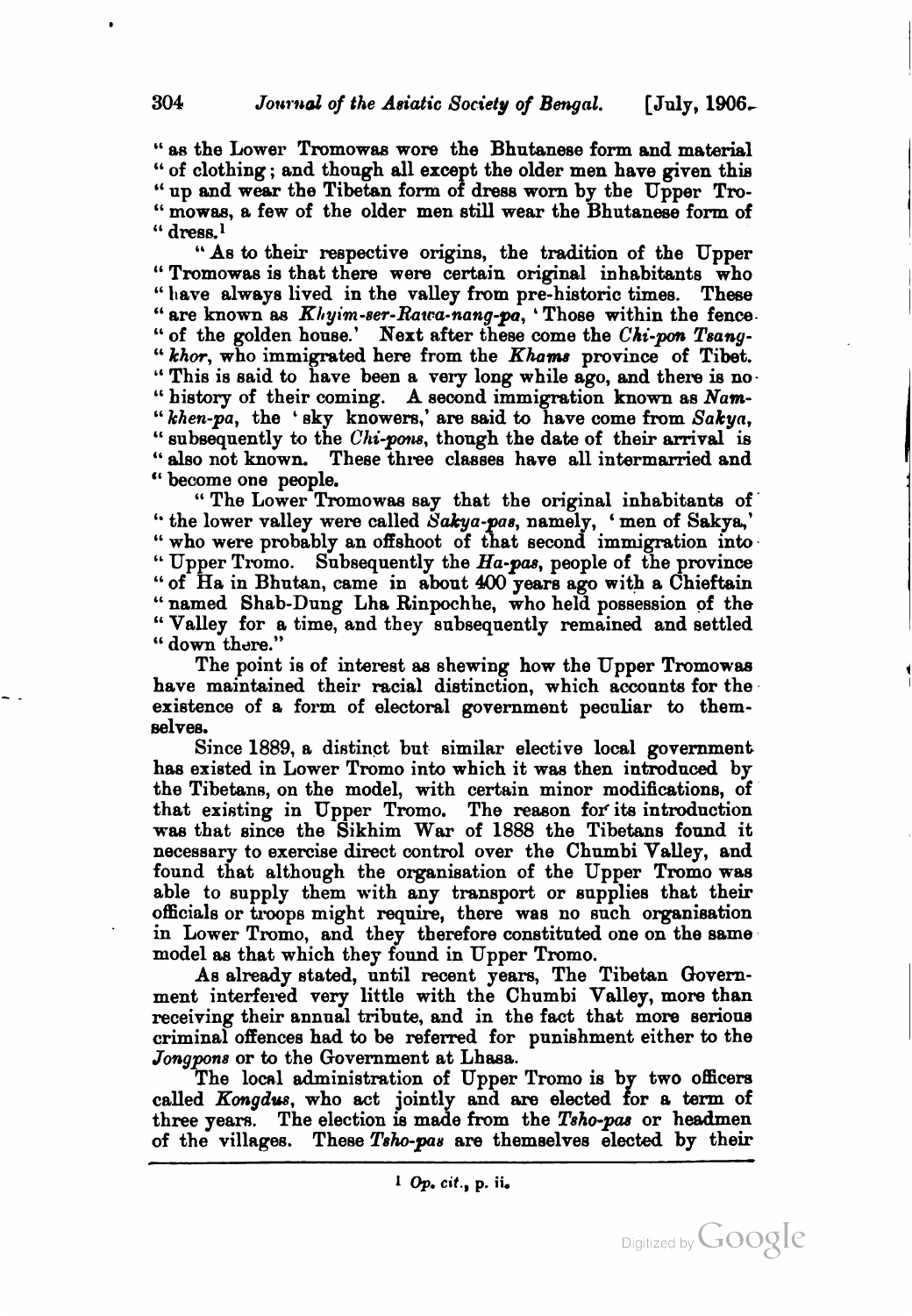Vol. **11,** No. **7.1** *Elective* **Qovsrnment** *in the Chumbi Vtrlley.* **305- [N.S.]** 

villagers, but when once elected continue to be *l'sho-pus* unless the villagers were to remove their name which would only be done on the ground of old age or loss of money or position or anything else that would render them unfit to hold the office of *Kongdu*. The number of *Tsho-pas* in each village is not limited.

Once every three years on the 15th day of the 4th month, the villagers all assemble at **a** fixed meeting-place near Galingkha, the principal village of Upper Tromo, and present to the two *Kmgdus* for the time being, a list of the *Tsh-pas* of their respective villages. For the purpose of election, Vpper Tromo is divided into two divisions, one of which consists of the upper and lower villages of Galingkha and the other of the remaining seven villages of the upper valley. The *Kongdus* are elected alternately from these two divisions.

From the lists presented by the villagers the two *Kongdus* select the names of the four persons in the other division to their own, whom they consider to be the most suitable to be the next Kongdus. They then throw with three dice in the name of each of the four persons they have selected, and the two who obtain the highest throw are chosen as the  $K$ ongdus for the coming term of three years.

This ceremony takes place before an old stone altar situated under a tree, and sacred to the *Yul-Lha* or deity of the locality, before which is placed the banner which is the insignia of the  $Kongdu's$ office. It has no connection with the Buddhist religion, and points to an anterior origin. The two *Kongdus* thus selected then decide be-

tween themselves which is to be the *Thri-pa* ( $\ddot{R}$ <sup>'2</sup>) or Chairman.

The one who is recognised as having the superior wealth or social influence is always chosen, but if the two selected candidates should consider themselves equal, the elder man becomes *Thri-pa.* The Thri-pa has the right of keeping the banner in his house.

The newly-elected *Kongdus* do not enter on office st once. This is done in the eleventh month when another ceremony takes place and a yak is sacrificed at the stone altar already mentioned. The yak is skinned and the skin is placed in front of the alter with the head of the yak resting on the altar, and the new *Kongdus* place their hand on the bleeding skin and take an oath on the sacrifice that they will administer justice " even between their own son and their enemy." The outgoing *Kongdue* then make over to them their banner, the insignia of their office, and with the banner they take over all the rights and powers of the

office. . . . . . The *Kongdu~* say that they do not hold their power from the-Tibetan Government but from the *Yul-Lha,* the local deity, that they originally got the banner from him and have always held their power from him. The administration is thus theocratic as well as elective, and the god also takes part in the selection, through the result of the throwing of the dice before his altar.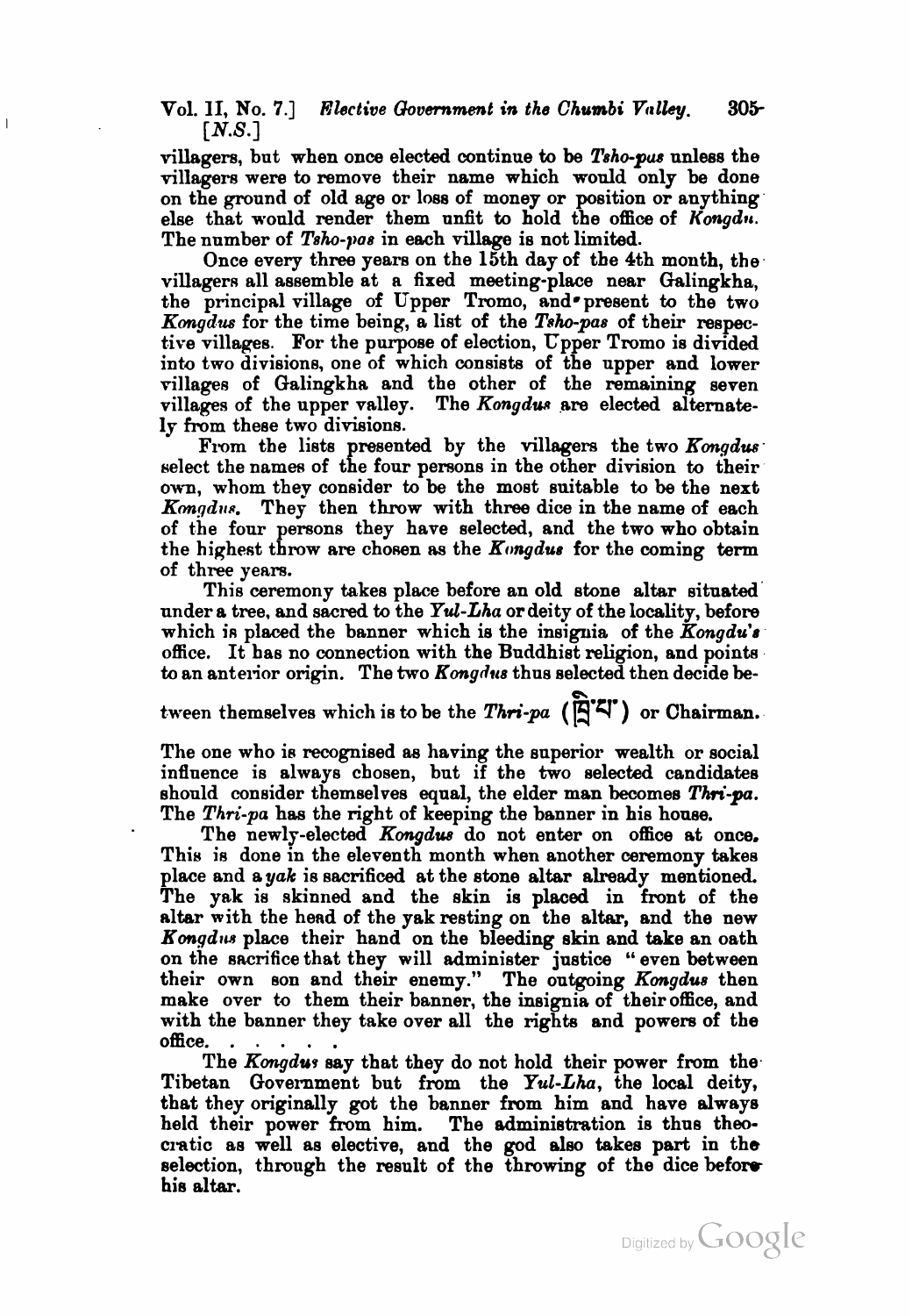The duties of the Kongdua **to** Government are to pay the nnual tribute and to provide any transport or supplies that the Government may require. This falls under the following heads :  $Ula$ -supply of coolies ; mi-hrang-supply of messenger;  $tao$ -supply of transport and riding mules and ponies;  $khyem$ supply of yak transport; tsa-thre-supply of grass; shing-thresupply of wood ; thab-yog-eupply of personal servanta to officers while on tour. **<sup>w</sup>**

The revenue paid to the Tibetan Government consists of 41) sranga (Rs. 100) for the grazing rights on the Lingrna thang plain and on the hills ; 120 bundles of bamboos, 60 wooden beams and 8 maunds of tsod leaves, which are used for dyeing. To meet these and other expenses, the Kongdus assess the land rent, a ,grazing rent, a house tax, which is really a personal tax **as** it is levied on the circumstances of the family and not on the value of the howe, and a cattle tax. These taxes are assessed by the newly appointed Kongdus and remain in force for their term of .office of three years. Should the amount so raised in any year not be sufficient to meet expenses, the house tax can he levied more than once in the year.

These funds are entirely under the control of the Kongdus and a large portion of them is spent on entertainment at the two .ceremonies of the election of Kongdus and of their taking over charge of their office, at the quarterly meetings of the Taho-pas and on any other special occasion, and in contributions to the various village  $Lha$ -khangs or temples, and towards religious ceremonies.

The people have absolute confidence in the *Kongdus*, and as they are men of sufficient substance, could recover from them in .case of default; but I was told that such a case had never occurred. The *Kongdus*, apart from public opinion, are also re-The Kongdus, apart from public opinion, are also restrained by the oath taken before the Yul-Lha on taking office, and would consider that any breach of trust in respect of the funds would bring them divine punishment and misfortune. They render a quarterly account of expenditure to the Tsho-pas, who assemble for the purpose. The *Kongdua* are exempted from land rent and all taxes during the **term** they hold office, and they also receive a present from each village at the ceremony of taking chaxge of their office, but receive no other remuneration.

The Kongdus also decide all civil disputes and questions of family right such **as** the share of the property which a woman is .entitled to if a divorce is granted on her application. They also try criminal offences other than thefts, grievous hurt, by which is implied loss of a limb, and murder, which have to be referred to khe Tibetan officials at Phari. They alao make regulations for the allotment of the grazing grounds among the different villages, the maintenance of the village forest reserve, and enforce the local customs generally. They have the power of inflicting fine or beating. Though they are of the people themselves, their orders **are** invariably respected. I had nearly **e** year's experience of the working of this system when I **waa** in Chumbi, as all supplies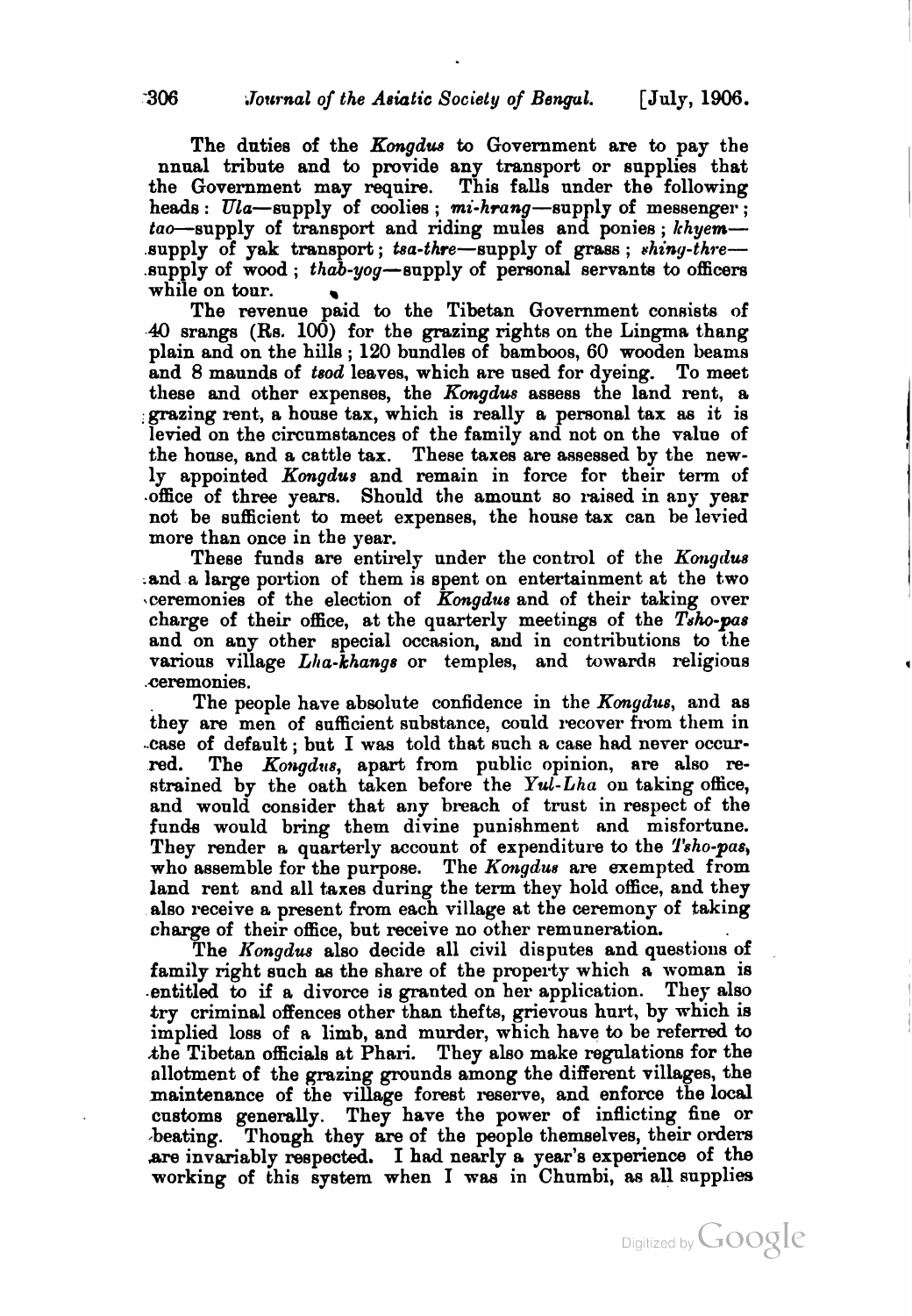Vol. **11,** No. **7.1** Elective Goverrrmcnt in the Ghun~bi **Valley. 307 [N.S.]** 

and local transport were obtained through the  $Kongdus$  of the upper and lower valley, and I was struck by the manner in which the villagers carried out their orders aud supplied the portion of ' any requisition which they allotted to a particular village without disputing the allotment.

Each Kongdu has under him four officers known as Layoks, who perform the duties of orderlies and messengers and carry the orders of the Kongdu to the Tsho-pas. He has one La $y$ ok for each of the Tshos or divisions into which the villages are divided for the purpose of grazing rights. The  $La-yoks$  hold their land rent-free and are exempted from taxes, and also each receive a yearly sum of 9 srange (Rs. 22-8) as salary.

The land rent is levied on the amount of land held, which is estimated from the amount of seed sown on it, and comes to about  $\Delta s$ . 15 per acre. For the purpose of the house tax there are eight classes which are each assessed at a different rate, varying from Rs. 5 for the highest to As. 2 for the lowest class. The class from Rs. 5 for the highest to As. 2 for the lowest class. in which each household is placed is decided by the new Kongdus at the first meeting of the Tsho-pas, who assist them in making the assessment, and also report whether any land has changed hands from one family to another; for no one is allowed to part with his lands to an outsider. Thus a man of Upper Tromo may not even sell or mortgage land to a man of Lower Tromo. Nor is anyone allowed to part with the whole of his land, lest he should leave the country and so be lost to the house tax and to the liability to. personal service.

In the case of the grazing grounds, a fixed sum of 5  $s$ rangs (Rs. 12-8) is allotted to each of the 19 grazing grounds into which the various ranges of hills in the different villages are divided. These are allotted by the Kongdus between the different villages of the four  $Tshos$  groups, and the amount of rent paid by each group therefore depends on the number of grazing grounds allotted to it. This and the distribution of the grazing rent to each village is decided by the Kongdus at the meeting of the Tsho-pas.

Another of the duties of the  $K$ ongdus is to regulate the cutting of the grass on the Lingma thany plain, which is the chief grass supply for the winter's hay. The plain is closed to grazing on a fixed day, the 5th day of the 5th month (June), **and** one of the La-yoke is stationed there to see that no one grazes cattle or mules upon it. Anyone doing so is liable to fine or beating under order of the  $\overline{K}$ ongdus. On either the 6th or 7th of the 9th month (October), everybody assembles from all the villages and the Konydus take their banner and encamp at the lower end of the plain. They then worship the *Yul*- $Lha$ , and after the ceremony the Kongdus declare that the grass can he cut. Everyone then sets to work at once to cut the grass, and the cutting is completed in about a week. This furnishes the supply of hay for the winter.

As has been already mentioned, the Tibetan Government, when it wanted to create an organised administration in Lower Tromo.